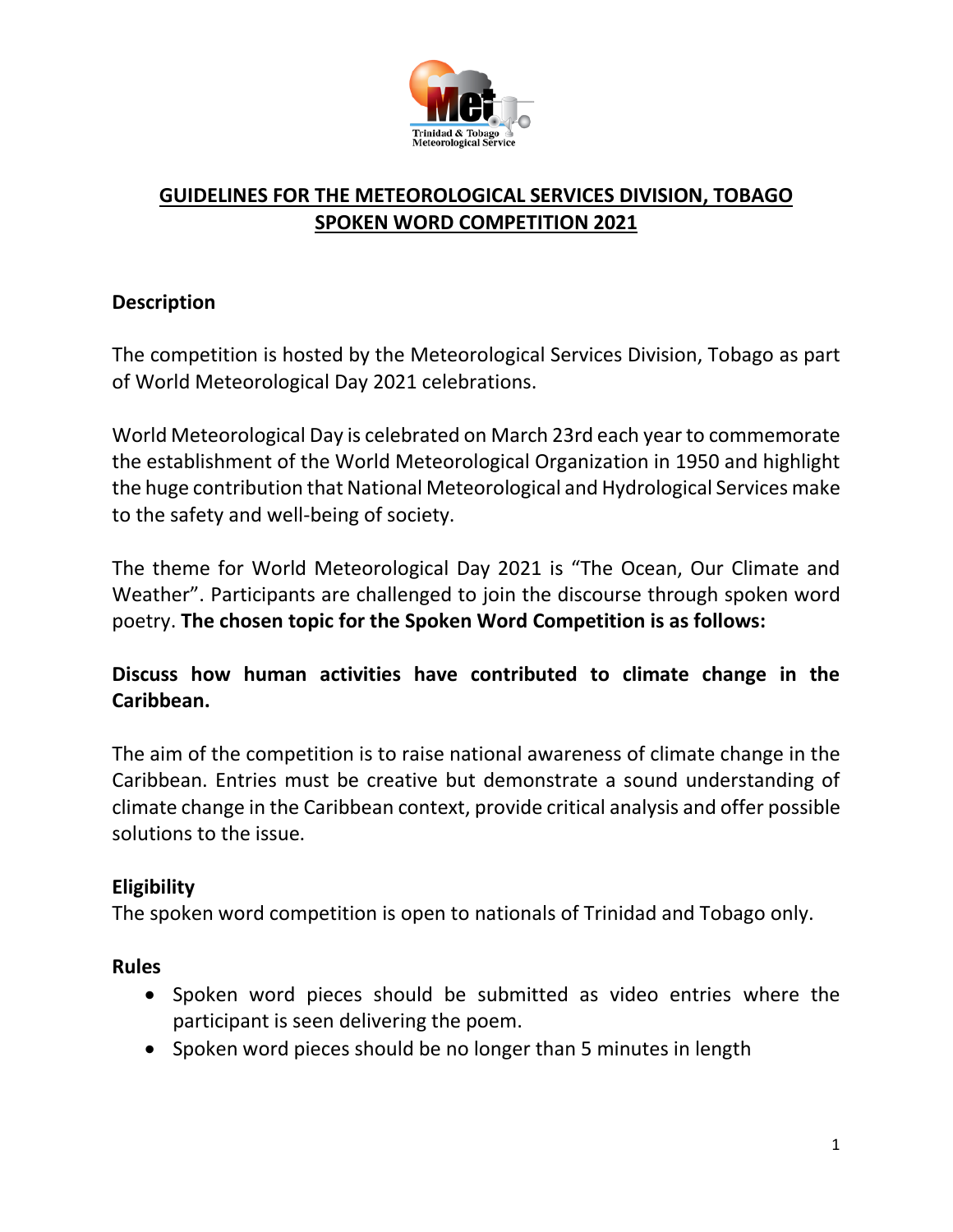- All entries must be submitted in landscape (horizontal) format only. Portrait
- (vertical) entries will be disqualified.
- Videos are to be created in an area that is well lit.
- Videos are to be created in an environment with minimum background noise.
- Each participant is allowed to submit one entry.
- $\bullet$  Pieces must be given a title.
- All entries must be the original work of the participant.
- Entries must not have been published, self-published, published on a website, broadcast or featured in another competition.
- Under no circumstances can alterations be made to the spoken word piece once entered.
- Spoken word pieces should not be obscene, offensive, defamatory or libellous.
- Judges decisions are final.
- The Office of the Prime Minister, Central Administrative Services Tobago and the Trinidad and Tobago Meteorological Service reserves the right to use the submitted pieces for promotion after the competition; artists will however be given due credit.
- Staff and children of employees of the Trinidad and Tobago Meteorological Service, Ministry of Public Utilities and the Office of the Prime Minister Central Administrative Services Tobago are not eligible to enter this competition.
- Contravention of any of the above rules will immediately disqualify an entry from the competition.

## **Submission Requirements**

- Spoken word pieces must be submitted with a completed registration form. **See page 4 for registration form.**
- **Videos should be sent via 'WeTransfer' to email: [info\\_opmcast@gov.tt](mailto:info_opmcast@gov.tt)**. Entries should have a title and labelled in the form "FirstName\_LastName\_SpokenWord". Files that are not easily identifiable by name will be deleted.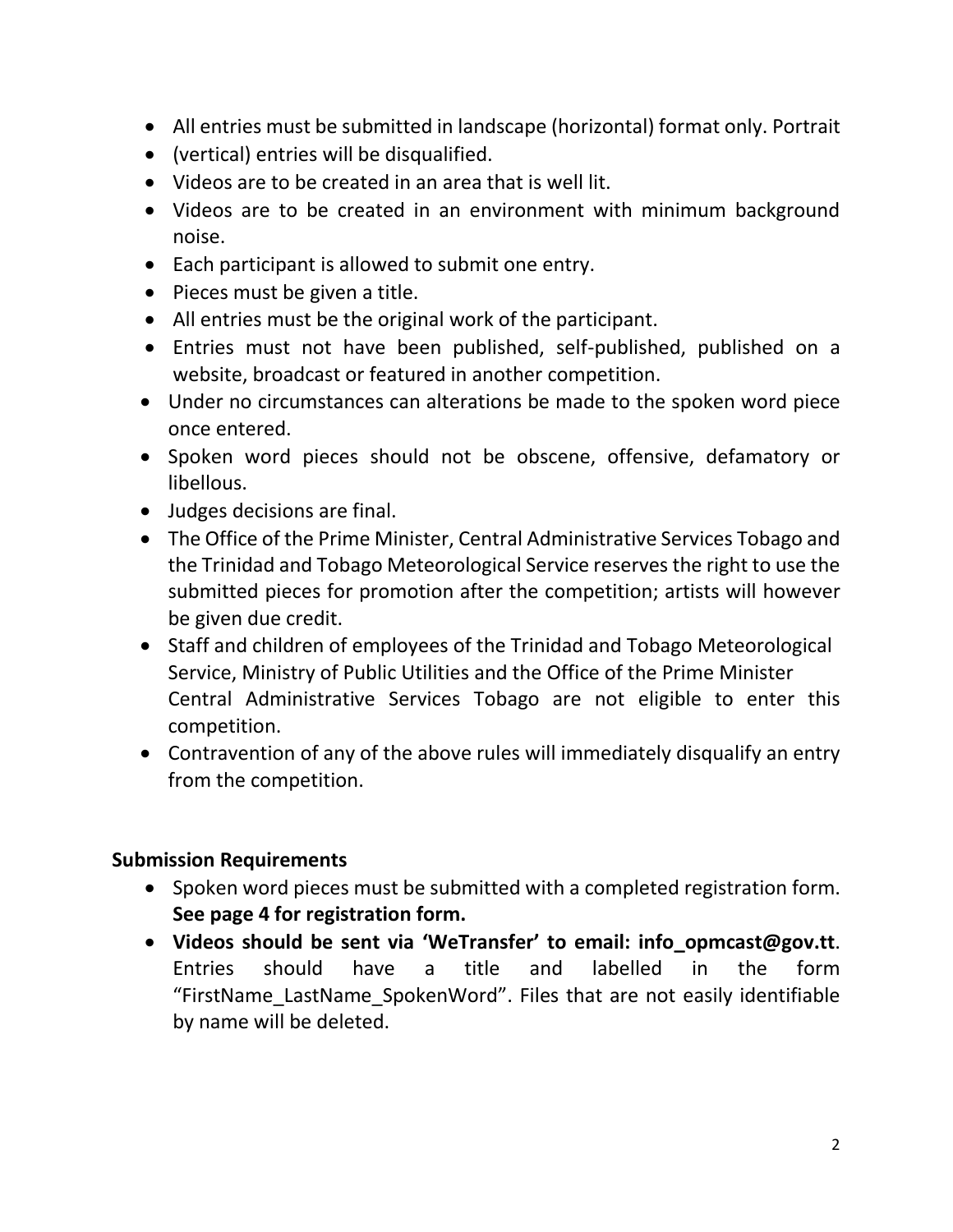## **Judging Criteria**

The pieces will be judged by an expert panel in the following categories:

- Knowledge 25 pts
- Originality 10 pts
- Creativity 25 pts
- Delivery 25 pts
- Impact 15 pts

#### **Winners**

- The top three finalists will be awarded cash prizes.
	- First place \$3,000
	- Second place \$2,000
	- Third place \$1,000
- Prize allocation will be made available on the Office of the Prime Minister, Central Administrative Services Tobago Facebook page by April 30, 2021.
- Winning entries will be featured on the Office of the Prime Minister, Central Administrative Services Tobago Facebook page and the TTMS website, Instagram and Facebook pages.

## **Deadline for Submission**

Monday 12th April 2021 at 3:00pm.

## **For further inquiries, please contact:**

Corporate Communications Office of the Prime Minister Central Administrative Services Tobago Tel: 639-2652 Ext 205/216 Email: info\_opmcast@gov.tt.